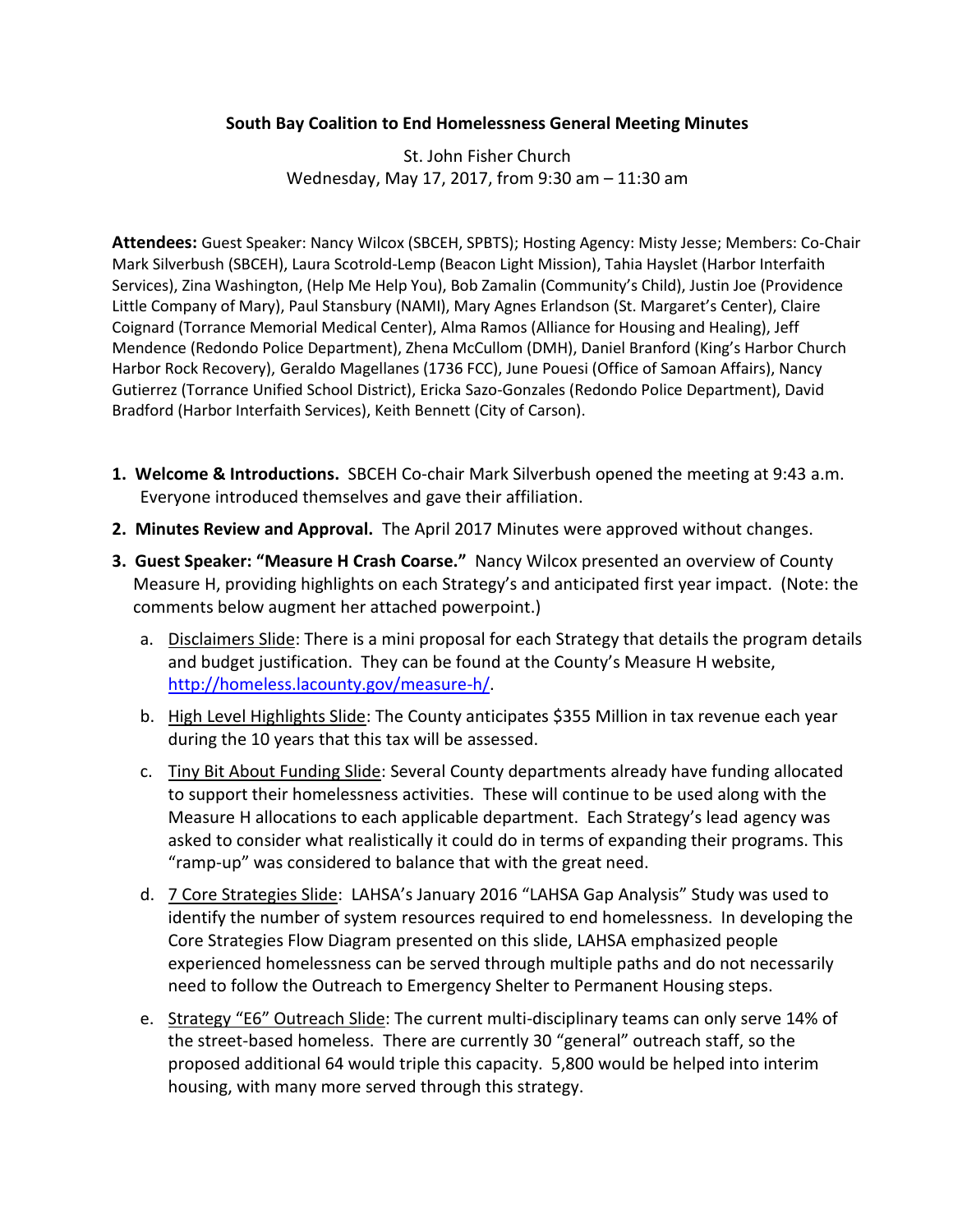- f. Strategy "B7" Interim/Bridge Housing for Those Existing Institutions Slide: There are about 200 DHS/DMH recuperative beds currently in the County. This Strategy would increase that number to 450 over the next three years.
- g. Strategy "E8" Enhance Emergency Shelter System Slide. The number served (8,215) assumes each bed turns over every 90 days.
- h. Strategy "D7" PSH Services and Rental Subsidies Slide: This strategy assumes that other funding through Medicaid for "Whole Person Care" is available.
- i. Strategy "B3" Rapid Re-Housing Slide. A correction on this slide: it is to provide long periods of Shallow Subsidies according to the detailed proposal, for up to 5 years. The 5,584 number of clients served breakout is: 4,334 for RRH and 1,250 for Shallow Subsidies.
- j. Strategy "E7" Strength CES Slide. This is the infrastructure that provides the core services.
- k. Strategy "B4" Federal Housing Subsidies Utilization Slide. Nancy reminded the audience that this Measure H is a multi-year program so there is still opportunity for local housing authorities that have not yet expressed interest to partner with the County on this Strategy.
- l. Strategy "B6" Family Reunification Slide. The current funding level helps just 23% of the need.
- m. Strategy "D2" Jail In-Reach Slide. There is no Measure H funding for this during Year 1 because the initial (one-time) County funding was designed to last for two years.
- n. Strategy "F7" Promote Development of Affordable Housing Slide. This funding is extremely modest (\$10M for Year 1) relative to the costs needed. There was much discussion during the public meetings about what priority this should have relative to using all the funding to provide services.
- o. Group Discussion Slide. Coalition members expressed a strong interest in (1) understanding CES and the available housing resources in our SPA, (2) how to connect with the different outreach teams across the region. Concerns were also raised about the lack of SPA 8 crisis shelter beds.
- **4 LAHSA Coordinating Council Report Back**. Tahia Hayslet, our SPA 8 rep to the Coordinating Council (RHAC), gave the following report.
	- a. LAHSA is anticipating the HUD NOFA (Notice Of Funding Availability) release soon. There are discussions about shifting the Rapid Re-Housing projects to Permanent Supportive Housing (PSH) programs because Measure H will provide RRH funding. In the past, there has been two funding tiers: Tier 1 was "guaranteed" funding and Tier 2 was not, but the LA Continuum of Care (CoC) has been successful at getting this second tier funded.
	- b. LAHSA has eliminated its proposal "Threshold Review" in favor of a Request For Statement of Qualification (RFSQ) process. Agencies are highly encouraged to go through this process so they are "pre-qualified" to bid on LAHSA request for proposals. She also explained that the County Department of Health Services (DHS) has an extensive approval process